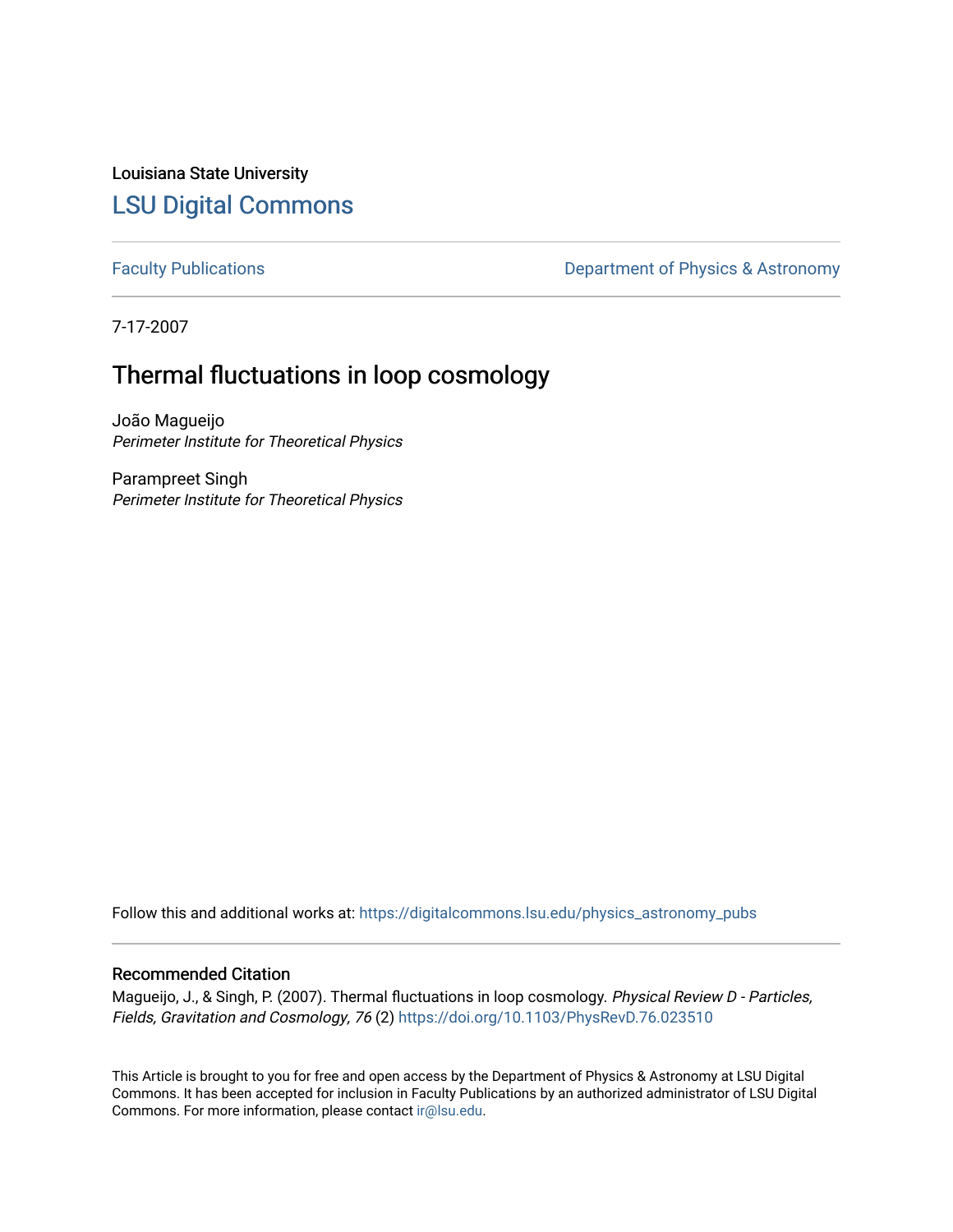# Thermal fluctuations in loop cosmology

João Magueijo<sup>1,2,3</sup>, Parampreet Singh<sup>4,1</sup>

<sup>1</sup> Perimeter Institute for Theoretical Physics, 31 Caroline St N, Waterloo N2L 2Y5, Canada

<sup>2</sup> Canadian Institute for Theoretical Astrophysics, 60 St George St, Toronto M5S 3H8, Canada

<sup>3</sup> Theoretical Physics Group, Imperial College, Prince Consort Road, London SW7 2BZ, England <sup>4</sup>

<sup>4</sup> Institute for Gravitational Physics and Geometry,

The Pennsylvania State University, University Park, PA 16802, USA

Quantum gravitational effects in loop quantum cosmology lead to a resolution of the initial singularity and have the potential to solve the horizon problem and generate a quasi scale-invariant spectrum of density fluctuations. We consider loop modifications to the behavior of the inverse scale factor below a critical scale in closed models and assume a purely thermal origin for the fluctuations. We show that the no-go results for scale invariance in classical thermal models can be evaded even if we just consider modifications to the background (zeroth order) gravitational dynamics. Since a complete and systematic treatment of the perturbed Einstein equations in loop cosmology is still lacking, we simply parameterize their expected modifications. These change quantitatively, but not qualitatively, our conclusions. We thus urge the community to more fully work out this complex aspect of loop cosmology, since the full picture would not only fix the free parameters of the theory, but also provide a model for a non-inflationary, thermal origin for the structures of the Universe.

### I. INTRODUCTION

The possibility that primordial thermal fluctuations might seed the structure of our Universe is an intriguing alternative to quantum fluctuations in a deSitter phase [\[1](#page-10-0), [2,](#page-10-1) [3,](#page-10-2) [4\]](#page-10-3). Unfortunately a number of obstacles present themselves to such an enterprise. Firstly any thermal scenario should necessarily be based on a solution of the horizon problem. This is so that the assumption of thermalization itself makes sense: modes must start off in causal contact to thermalize and then leave the horizon. (This is in fact true of any scenario where the fluctuations are "passive" [\[5](#page-10-4), [6\]](#page-10-5).) A number of solutions to the horizon problem have been proposed [\[7,](#page-10-6) [8,](#page-10-7) [9](#page-10-8)] and in this paper we use in effect a combination of two.

But more importantly thermal scenarios run against an apparent wall: the well know fact that thermal fluctuations have a white-noise spectrum, i.e. spectral index  $n<sub>S</sub> = 0$ , rather than the observed near-scale-invariance,  $n_S \approx 1$ . Thus any scenario where the primordial fluctuations result from a "snap-shot" of a thermal bath at a fixed temperature is doomed. This discouraging result, however, may be circumvented by noting that the white-noise nature of thermal fluctuations follows from the extensive nature of the energy. Reasonable and general as this assumption might be, it could be violated in the early Universe, during a phase ruled by new physics at the Planck or string energy scale. This has been suggested by at least two lines of research. In one a gas of strings at the Hagedorn phase is employed [\[8](#page-10-7)]. Another invokes a holographic phase in loop quantum gravity [\[10\]](#page-10-9).

Yet another solution is to ensure that different modes leave the horizon and freeze-out at different temperatures. Then, the equal-temperature spectrum of thermal fluctuations is still white-noise, but the spectrum of frozen-in fluctuations imprinted outside the horizon isn't. The actual form of that spectrum depends on the balance between the size of the mode leaving the horizon at

a given time and the temperature (and thus the mode's amplitude) at the time the mode is picked out of the thermal bath, leaves the horizon and freezes-in. There is some controversy over whether this mechanism may lead to a scale-invariant spectrum and one of the purposes of this paper is to clarify the matter.

In Section [II](#page-2-0) we provide a model calculation based on a minimally modified thermal scenario, in which thermal matter is allowed to have a different equation of state with  $w = p/\rho < -1/3$ , but where nothing else is changed. We show that unless new physics comes into play, modifying the Einstein equations, the thermodynamical relations, or some other standard assumption, in all such scenarios the spectral index is  $n<sub>S</sub> = 4$ . This is true regardless of w, the only free parameter of the model. This section is supplemented by Appendix [A](#page-7-0) which provides all relevant definitions of measures of structure.

Of course it is natural that new physics does come into play in the early Universe, and the rest of this paper is focused on the potential of loop quantum cosmology (LQC) to reverse this negative result (for an up to date introductory review see [\[11\]](#page-10-10) and for early developments in the field see [\[12](#page-10-11)]). Modifications to the the Einstein equations in LQC originate from two sources: the field strength (curvature) of the Ashtekar connection which is expressed in terms of holonomies and the inverse powers of volume in the constraint. These are quantified by two parameters in the theory. Firstly, the  $j$  parameter, which appears due to tracing over holonomies of the SU(2) connection in both gravitational and matter parts of the constraint. This parameter also determines the scale at which modifications to inverse volume become significant. Secondly, the l parameter, which arises due to the inverse volume term in the matter part and quantifies the functional form of this modification.

So far a complete and consistent quantization of LQC with the knowledge of physical Hilbert space has only been performed for  $j = 1/2$ . It shows a physical resolu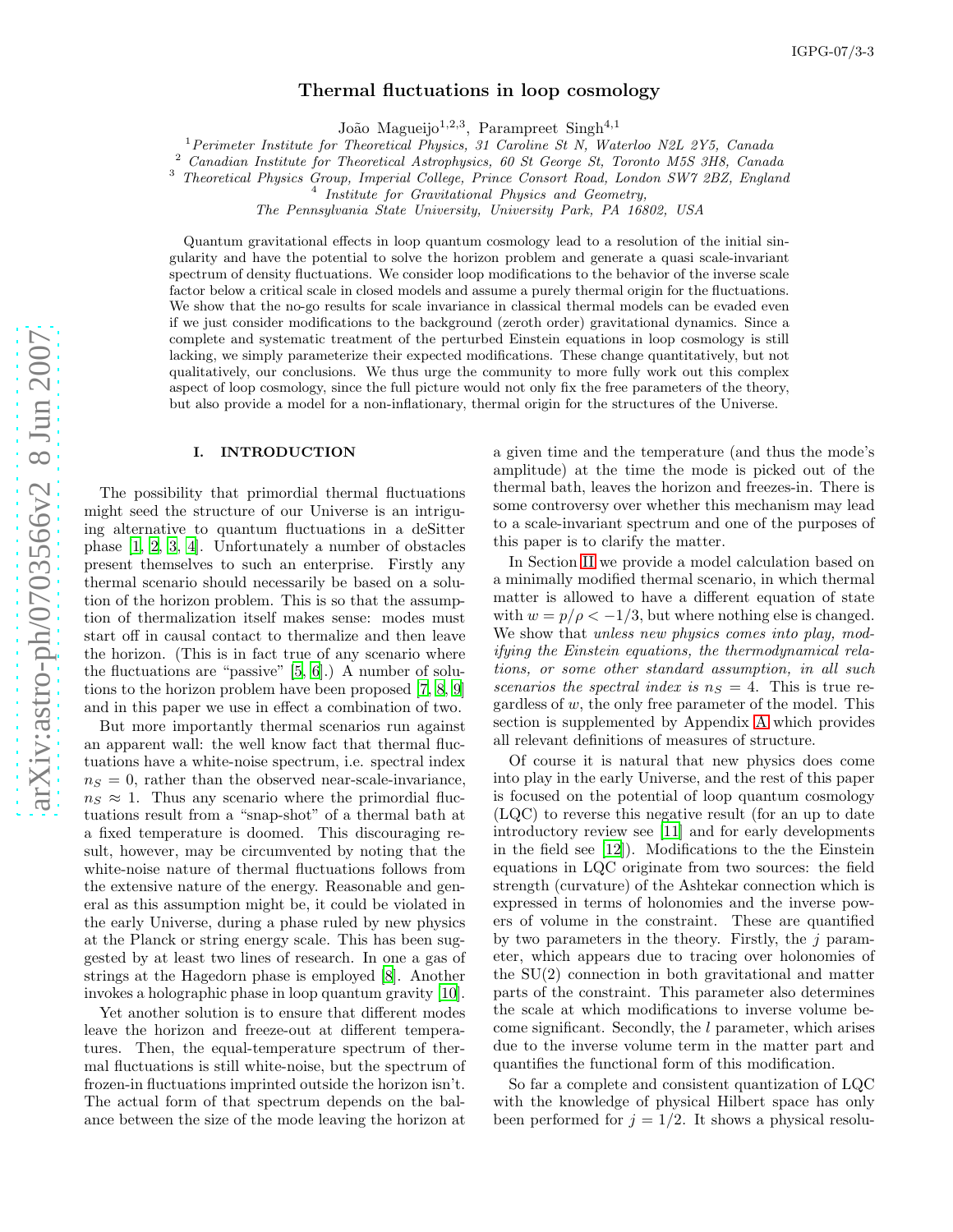tion of the singularity and leads to the correct classical limit [\[13](#page-10-12), [14,](#page-10-13) [15,](#page-10-14) [16,](#page-10-15) [17\]](#page-10-16). Nevertheless, these investigations have provided valuable insights on existence of effective Hamiltonian which is an excellent approximation to the underlying quantum dynamics and which can be generalized to higher  $j$  in particular for the regime where the Hubble rate is small compared to Planck scale. In this regime, modifications to the Einstein equations are primarily due to corrections to the inverse volume operator. Though these modifications unfortunately cannot be tied to a curvature/energy density scale in non-compact flat models [\[14](#page-10-13), [17](#page-10-16)], they are related to the scale of intrinsic curvature in closed models and as we will show also lead to a bounce of the closed universe at a critical scale factor [\[18](#page-10-17)]. Our analysis will be carried out in this framework.

In Sec [III](#page-4-0) we present this effective Hamiltonian and the derivation of the background dynamical equations. To keep the paper suitable for a phenomenology oriented readership, all the necessary details of loop quantization are relegated to Appendix [B,](#page-8-0) where we give particular emphasis to the origin of the j and l parameters with resulting correction terms in the new improved quantization of LQC [\[14,](#page-10-13) [15,](#page-10-14) [16,](#page-10-15) [17\]](#page-10-16) and the role of different modifications to the Einstein's equations. Equipped with the background dynamics in LQC, in Section [IV](#page-5-0) we then investigate the spectrum of thermal fluctuations. We demonstrate that the modified dynamics in LQC evades the no-go result of Sec. [II.](#page-2-0) The constraint on the near scale invariance of fluctuations translates into the requirement on the effective equation of state in loop cosmology,  $w \approx -2/3$ . This can be obtained by a suitable choice of the l parameter.

Since work on inclusion of inhomogenities in loop cosmology is at a very early stage of development [\[19](#page-10-18)] (and various technical aspects, in particular those relevant for the regime of interest, are yet to be understood) we adopt a phenomenological approach and parameterize the expected modifications to the perturbed Einstein equations. We show that expected corrections in fact make the above result stronger.

More work needs to be carried out by the community until our calculations may be converted into specific constraints. But, as we summarize in Section [V,](#page-6-0) in this paper we are able to provide a list of what exactly needs to be worked out so that  $n_S \approx 1$  is converted into a constraint upon the free parameters of LQC.

#### <span id="page-2-0"></span>II. THE BASE CALCULATION AND THE NO-GO RESULT IN CLASSICAL PHYSICS

Let us consider a thermal scenario in which the only effect of new physics is to change the equation of state of thermal matter. This certainly happens in theories with deformed dispersion relations [\[2](#page-10-1), [3\]](#page-10-2), and also in LQC [\[20\]](#page-10-19). We then assume that statistical physics, the gravitational equations and a few basic thermodynamical relations are not modified. This won't necessarily happen in loop cosmology, but the way in which the modifications arise is not yet fully understood. It is therefore interesting to provide a base calculation, assuming no changes, as a blueprint for further work.

The calculation follows three steps.

#### A. The fixed temperature power spectrum

The first step is to compute the fixed temperature power spectrum. This turns out to depend only on the specific heat at constant volume (a result that has been known since the XIX century, and is now textbook material [\[21](#page-10-20)]). The spectrum is generally white noise, a fact that can be directly traced to the extensive nature of the energy, i.e. to the fact that the energy inside a given region is proportional to its volume.

The derivation is very general. Consider the partition function

$$
Z = \sum_{r} e^{-\beta E_r} \tag{1}
$$

where  $\beta = T^{-1}$ . The total (matter) energy U inside a volume  $V$  is given by:

$$
U = \langle E \rangle = \frac{\sum_{r} E_{r} e^{-\beta E_{r}}}{\sum_{r} e^{-\beta E_{r}}} = -\frac{d \log Z}{d \beta}
$$
 (2)

and its variance by

<span id="page-2-2"></span>
$$
\sigma_E^2 = \langle E^2 \rangle - \langle E \rangle^2 = \frac{d^2 \log Z}{d\beta^2} = -\frac{dU}{d\beta} = T^2 c_V \qquad (3)
$$

where  $c_V$  is the specific heat at constant volume. If the energy is extensive then  $U = \rho V$ , with energy density  $\rho = \rho(T)$ , that is U is proportional to the volume. The spectral index and amplitude may now be found by means of the following tools (for the closed model we will be interested in the regime where intrinsic curvature terms can be neglected):

• The Poisson equation

<span id="page-2-3"></span>
$$
k^2 \Phi = 4\pi G a^2 \rho \delta = 4\pi G a^2 \delta \rho,\tag{4}
$$

relating the gravitational potential  $\Phi$  and the density fluctuations. Outside the horizon there may be gauge issues, but this relation certainly holds for subhorizon modes.

• The proportionality between the variance  $\sigma_g^2(R)$  in a quantity g defined in position space and smeared on a scale  $R$ , and the "dimensionless power spectrum":

<span id="page-2-1"></span>
$$
\sigma_g^2(R) = \langle \delta g^2 \rangle_R \approx \mathcal{P}_g(k_R = a/R) \tag{5}
$$

(see [A](#page-7-0)ppendix A for definitions; note that here  $k$ is comoving, but  $R$  is a proper size). The spectral index  $n_S$  is defined from  $\mathcal{P}_{\Phi} = A^2 k^{n_S - 1}$ . Formula [\(5\)](#page-2-1) has not been questioned for  $n_S < 1$ ; but see [\[22](#page-10-21), [23\]](#page-10-22).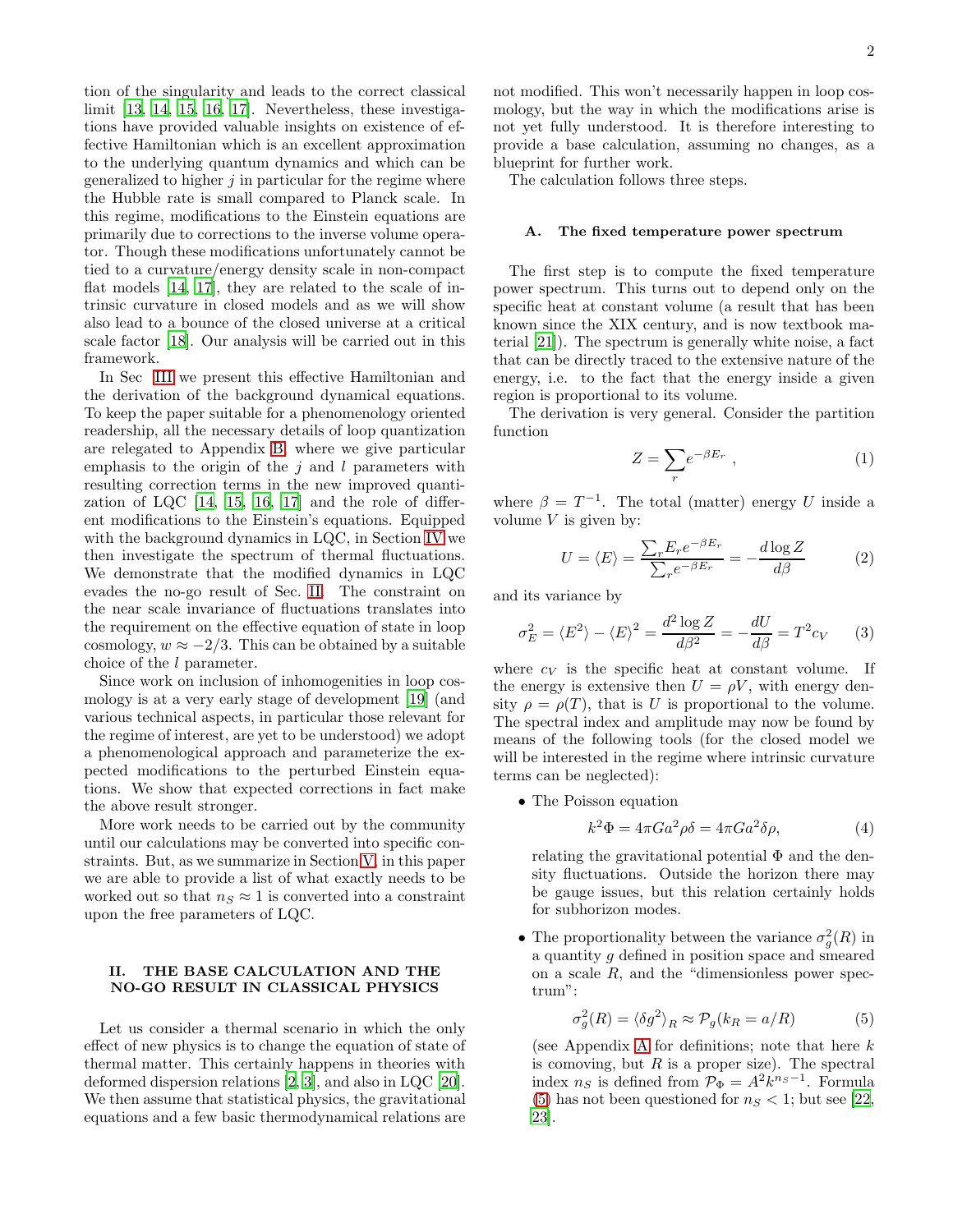Then using [\(3\)](#page-2-2) we have

$$
\langle \delta \rho^2 \rangle_R = \frac{1}{R^6} \langle \delta E^2 \rangle_R = \frac{\sigma_E^2(R)}{R^6} = \frac{T^2}{R^6} c_V \,. \tag{6}
$$

Combining this result with [\(4\)](#page-2-3) and [\(5\)](#page-2-1) (for  $q = \delta \rho$ ) we thus conclude

$$
\mathcal{P}_{\Phi} \sim \frac{a^4 \mathcal{P}_{\delta \rho}}{k^4} \sim \frac{a^4}{k^4} \left[ \frac{T^2}{R^6} c_V \right]_{R = \frac{a}{k}} = \frac{k^2}{a^2} T^2 [c_V]_{R = \frac{a}{k}} . \tag{7}
$$

Using the extensive nature of the energy we have  $c_V =$  $\rho'(T)R^3$ , so finally

$$
\mathcal{P}_{\Phi} \sim \frac{a}{k} T^2 \rho' \,. \tag{8}
$$

The fluctuations are therefore white noise  $(n<sub>S</sub> = 0)$ , and have an amplitude that only depends on the Stephan-Boltzmann law, relating energy density and temperature. We shall assume a Stephan-Boltzmann law of the type  $\rho \propto T^{\zeta}$ , where  $\zeta$  is a parameter subject to thermodynamical constraints to be discussed later.

#### B. Frozen-in power spectrum

We assume that comoving scales  $k$  start thermalized and inside the horizon, and then leave the horizon, with (first) crossing defined by  $k = aH$ . This requires either accelerated expansion [\[7](#page-10-6)], a loitering phase [\[8](#page-10-7)], a decreasing speed of light [\[9](#page-10-8)], a bouncing scenario, or a combination thereof. We use the first mechanism, so that the equation of state satisfies  $w < -1/3$ .

As the  $\Phi$  modes leave the horizon their amplitude gets fixed at whatever thermal amplitude they have at crossing, that is:

<span id="page-3-0"></span>
$$
\mathcal{P}_{\Phi}(k) \sim \left[\frac{a}{k}T^2\rho'\right]_{k=aH}.\tag{9}
$$

Since different modes freeze at different temperatures the spectrum left outside the horizon won't be white noise.

Using the Friedman equation  $H^2 \propto \rho$  we can rewrite [\(9\)](#page-3-0) as

<span id="page-3-1"></span>
$$
\mathcal{P}_{\Phi}(k) \sim \left[\frac{T^2 \rho'}{\sqrt{\rho}}\right]_{k=aH}
$$
\n(10)

where  $k = aH$  specifies a relation between a given comoving  $k$  leaving the horizon at a given time, and the temperature, thereby allowing the inversion of the right hand side as a function of  $k$ . Eqn. [\(10\)](#page-3-1) implies:

<span id="page-3-5"></span>
$$
\frac{d\ln \mathcal{P}_{\Phi}}{d\ln T} = 1 + \frac{\zeta}{2} \ . \tag{11}
$$

The relation between  $k = aH$  and the temperature, however, depends on both the equation of state  $p = w\rho$ and  $\rho \propto T^{\zeta}$ . Using the Friedmann equation we have  $k = aH \propto a\sqrt{\rho}$ , and since  $\rho \propto 1/a^{3(1+w)}$ , we may derive

<span id="page-3-4"></span>
$$
a \propto T^{\frac{-\zeta}{3(1+w)}}.\tag{12}
$$

Therefore:

$$
\frac{d\ln k}{d\ln T} = \frac{-\zeta}{3(1+w)} + \frac{\zeta}{2} = \frac{\zeta(1+3w)}{6(1+w)} . \tag{13}
$$

We can now compute the spectral index as

<span id="page-3-3"></span>
$$
n_S - 1 = \frac{d \ln \mathcal{P}_{\Phi}}{d \ln k} = \frac{d \ln \mathcal{P}_{\Phi}}{d \ln T} \frac{d \ln T}{d \ln k} = 3 \frac{2 + \zeta}{\zeta} \frac{1 + w}{1 + 3w} \tag{14}
$$

but note that the condition  $w < -1/3$  (or that  $k = aH$ increases in time) is necessary for this formula to make sense.

Two promising regions of parameter space stand out. Firstly  $\zeta = -2$ , that is  $\rho \propto 1/T^2$ ; this may lead to scaleinvariance because the amplitude of the frozen-in thermal fluctuations does not depend on the temperature in this case (c.f. Eqn[.10\)](#page-3-1). Secondly  $w = -1$ ; one can see that this could lead to scale-invariance because  $\rho$  does not change (it behaves like a cosmological constant), and so neither does the temperature or amplitude of the fluctuations as they leave the horizon.

However further conditions apply. Regarding the first case we have to check that  $w < -1/3$  is possible, so that modes do leave the horizon. With respect to the latter, we should additionally have  $\zeta \neq 0$  (or  $\zeta \neq \infty$ ), so that there are fluctuations at all (and they are not infinite). Unfortunately closer inspection shows that these conditions cannot be met.

#### C. Thermodynamical constraints

It's been noted [\[24,](#page-10-23) [25,](#page-10-24) [26\]](#page-10-25) that the equation of state  $p = w\rho$  and the Stephan-Boltzmann law  $\rho = \rho(T)$  are linked by a thermodynamical relation. The argument assumes that energy and entropy are extensive. Consider the first law of thermodynamics:

<span id="page-3-2"></span>
$$
dU = -PdV + TdS \t\t(15)
$$

If the energy  $U$  and entropy  $S$  are extensive, then  $U(\lambda V, \lambda S) = \lambda U(V, S)$ . Taking a derivative with respect to  $\lambda$  at  $\lambda = 1$ , and using [\(15\)](#page-3-2) we arrive at the Euler relation

$$
U = -PV + TS \tag{16}
$$

so that defining  $\rho = U/V$  and entropy density  $s = S/V$ we have

$$
s = \frac{P + \rho}{T} \ . \tag{17}
$$

We can now prove that  $s = dP/dT$  in a variety of ways, e.g. introducing the free energy  $F = U - TS = F(V, T)$ , so that  $dF = -PdV - SdT$ . This leads to the integrability condition:

$$
s = \left(\frac{\partial S}{\partial V}\right)_T = \left(\frac{\partial P}{\partial T}\right)_V.
$$
 (18)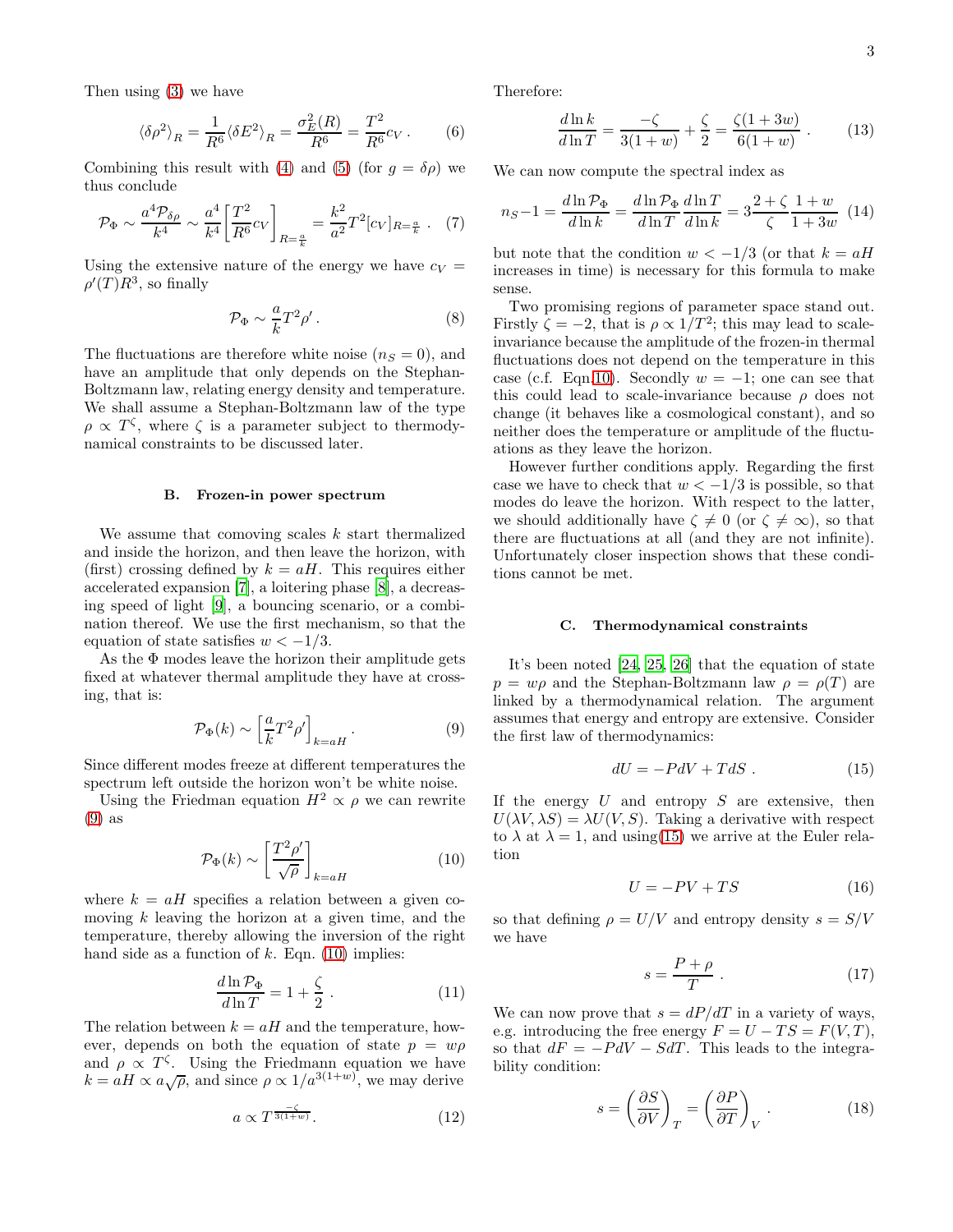Thus the expression

$$
\frac{dP}{dT} = \frac{P + \rho}{T} \tag{19}
$$

If w is a constant we obtain that  $\rho \propto T^{\zeta}$  with

<span id="page-4-1"></span>
$$
\zeta = 1 + \frac{1}{w} \ . \tag{20}
$$

The trouble is that this relation implies that  $\zeta = 0$  for  $w = -1$ : "deformed" radiation may behave like a cosmological constant, but then the specific heat vanishes and there are no thermal fluctuations at all. This is an interesting result but kills the second candidate for scaleinvariance proposed above.

The first candidate is killed by noting that  $\zeta = -2$  implies  $w = -1/3$ , that is a Milne Universe. This is merely a borderline case for solving to the horizon problem: the comoving horizon does not increase but neither does it increase.

One might expect that models near these two can bypass these problems and display if not strict scaleinvariance, at least approximate scale-invariance. However this is not the case. Inserting [\(20\)](#page-4-1) into [\(14\)](#page-3-3) a simple algebraic calculation shows that w (or  $\zeta$ ) cancel out and we are left with

$$
n_S = 4 \tag{21}
$$

for all model parameters.

Therefore one needs further new physics to bypass this negative result. Presumably the double branched dispersion relations considered in [\[3\]](#page-10-2) are behind the fact that  $w = -1, \zeta = 1$  is possible (in contradiction with [\(20\)](#page-4-1). We now examine the way modifications to the dynamics in LQC reverse these results.

# <span id="page-4-0"></span>III. EFFECTIVE DYNAMICS IN LOOP QUANTUM COSMOLOGY

The phase space in LQC consists of the geometrical variables – the connection c and the triad  $p$  – and the matter variables, which for a scalar field will be  $\phi$  and its canonical momenta  $p_{\phi}$ . The triad is related to the scale factor as  $p = a^2 = V^{2/3}$ . On the classical solutions of GR for closed model,  $c$  is related to the time derivative of scale factor as  $c = \gamma \dot{a} + 1$  where  $\gamma \approx 0.2375$  is the Barbero-Immirzi parameter. The connection and triad are canonically conjugate satisfying

<span id="page-4-6"></span>
$$
\{c, p\} = \frac{8\pi G\gamma}{3} \,. \tag{22}
$$

For the closed model, in the regime where the Hubble rate is small compared to Planck scale we can write an effective Hamiltonian which encodes the modifications to the inverse scale factor below a critical scale  $a_{\star}$  (parameterized by j  $(B21)$  in terms of functions  $S$  (Eq.[\(B22\)](#page-9-1)) and  $D_l$  (Eq.[\(B23\)](#page-9-2)):

<span id="page-4-7"></span>
$$
H_{\text{eff}} = -\frac{3}{8\pi G\gamma^2} \mathcal{S}a \, ((c-1)^2 + \gamma^2) + H_m \tag{23}
$$

where  $H_m$  is the matter Hamiltonian obtained after inverse volume modifications using [\(B20\)](#page-9-3). For a massive scalar field it is

$$
H_m = \frac{1}{2} D_l \frac{p_\phi^2}{a^3} + a^3 \mathcal{V}(\phi) \ . \tag{24}
$$

Dynamics can now be obtained by the use of Hamilton's equations. In order to obtain the modified Friedman equation we first evaluate

<span id="page-4-2"></span>
$$
\dot{p} = \{p, H_{\text{eff}}\} = -\frac{8\pi G \gamma}{3} \frac{\partial H_{\text{eff}}}{\partial c}
$$

$$
= \frac{2\mathcal{S}a}{\gamma} (c - 1) \tag{25}
$$

and then using it in  $H_{\text{eff}} \approx 0$ :

<span id="page-4-4"></span>
$$
\frac{\dot{a}^2}{a^2} = \frac{8\pi G}{3} S \frac{H_m}{a^3} - \frac{S^2}{a^2} \n= \frac{8\pi G}{3} S \rho_{sc} - \frac{S^2}{a^2}
$$
\n(26)

where  $\rho_{sc} = H_m/a^3$  denotes the modified energy density [\[27\]](#page-10-26) (we follow the conventions of Ref. [\[20\]](#page-10-19)). It can be easily seen that a bounce occurs for  $a < a_*$  when  $(8\pi G/3)\rho_{sc} = \mathcal{S}/a^2$  which is possible due to form of S and  $D_l$  in this regime. Also, for  $a \gg a_\star$ , S and  $D_l$  approach unity yielding us the classical Friedman dynamics.

We can obtain the modified Raychaudhuri equation using Hamilton's equation for c:

$$
\dot{c} = \{c, H_{\text{eff}}\} = \frac{8\pi G \gamma}{3} \frac{\partial H_{\text{eff}}}{\partial p} \tag{27}
$$

and the expression for the modified pressure

$$
P_{sc} = -\frac{\partial H_M}{\partial V} = -\frac{2}{3}p^{-1/2}\frac{\partial H_M}{\partial p}.
$$
 (28)

These equations lead to

$$
\dot{c} = -\frac{1}{2\gamma} \left( (c-1)^2 + \gamma^2 \right) \left( \frac{\dot{S}}{\dot{a}} + \frac{S}{a} \right) - 4\pi G \gamma a P_{sc} \quad (29)
$$

which combined with the time derivative of Eq.[\(25\)](#page-4-2) result in the modified Raychaudhuri equation:

<span id="page-4-5"></span>
$$
\frac{\ddot{a}}{a} = -\frac{4\pi G}{3} S(\rho_{sc} + 3P_{sc}) + \frac{1}{2} \frac{\dot{S}}{a} \left(\frac{\dot{a}}{S} - \frac{S}{\dot{a}}\right) .
$$
 (30)

It is then straightforward to verify, using the Friedman and the Raychaudhuri equations, that  $\rho$  satisfies the conservation law:

<span id="page-4-3"></span>
$$
\dot{\rho}_{sc} + 3\frac{\dot{a}}{a}(\rho_{sc} + P_{sc}) = 0.
$$
 (31)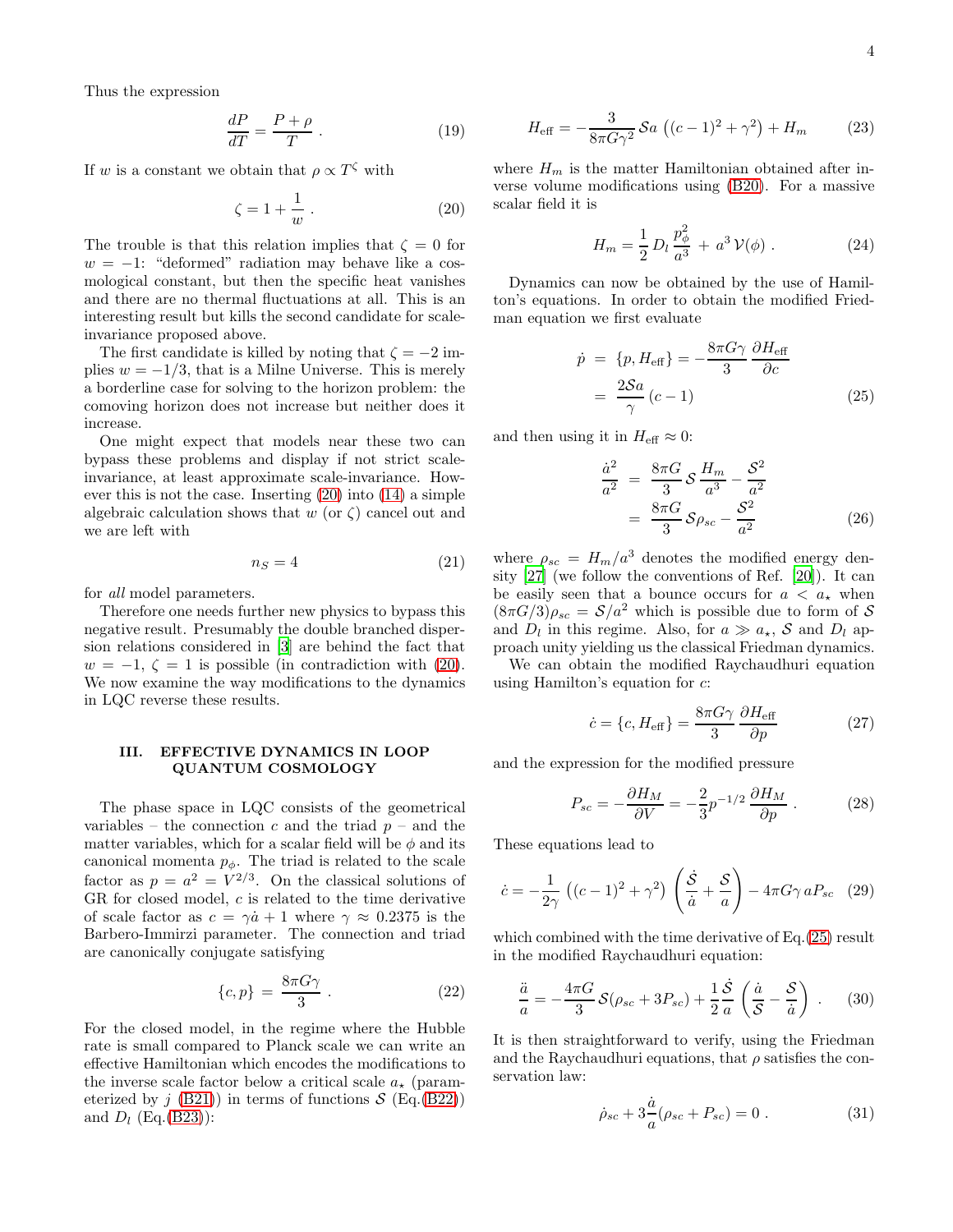Defining the modified equation of state as

$$
w_{sc} = P_{sc} / \rho_{sc} \tag{32}
$$

we therefore have

$$
\rho_{sc} = \frac{\rho_{0sc}}{a^{3(1+w_{sc})}} \ . \tag{33}
$$

The modified Klein-Gordon equation can be derived by using

$$
\dot{\phi} = \{\phi, H_m\} = \frac{\partial H_m}{\partial \phi} \tag{34}
$$

and

$$
\dot{p}_{\phi} = \{p_{\phi}, H_m\} = -\frac{\partial H_m}{\partial p_{\phi}}.
$$
 (35)

Taking the time derivative of  $\dot{\phi}$  we are led to

$$
\ddot{\phi} = -3\frac{\dot{a}}{a} \left( 1 - \frac{1}{3} \frac{d \ln D_l}{d \ln a} \right) \dot{\phi} - D_l \frac{\partial \mathcal{V}}{\partial \phi} . \tag{36}
$$

For  $a \ll a_{\star}$ ,  $D_l \ll 1$  and the dynamics of the massive scalar field just behaves as of the massless scalar field. It is straightforward to verify that the energy density

$$
\rho_{sc} = \frac{1}{2} \frac{\dot{\phi}^2}{D_l} + \mathcal{V} \tag{37}
$$

and pressure

$$
P_{sc} = \frac{1}{2} \frac{\dot{\phi}^2}{D_l} \left( 1 - \frac{1}{3} \frac{d \ln D_l}{d \ln a} \right) - \mathcal{V}
$$
 (38)

lead to above Klein-Gordon equation through the conservation equation [\(31\)](#page-4-3).

The modified equation of state thus becomes

$$
w_{sc} = \frac{P_{sc}}{\rho_{sc}} = \frac{\dot{\phi}^2 \left(1 - \frac{1}{3} \frac{d \ln D_l}{d \ln a}\right) - 2D_l V}{\dot{\phi}^2 + 2D_l V} \ . \tag{39}
$$

Using Eq.[\(B23\)](#page-9-2) we obtain  $w_{sc}$  for  $a \ll a_{\star}$ :

$$
w_{sc} \approx 1 - \alpha \tag{40}
$$

where

$$
\alpha = \frac{3-l}{1-l} \ . \tag{41}
$$

The modified equation of state for arbitrary matter can be similarly found by following the procedure in Ref.[\[20\]](#page-10-19). Here one views  $\rho_{sc}$  as being obtained from substituting inverse powers of scale factor as appropriate powers of  $D_l$ . If the classical energy density is given by

<span id="page-5-1"></span>
$$
\rho_c = \frac{\rho_0}{a^{3(1+w_c)}}\tag{42}
$$

then it is easy to see that

$$
\rho_{sc} = \frac{\rho_0}{a^{3(1+w_c)}} D^{w_c} \tag{43}
$$

Since the latter satisfies a conservation equation, it evolves according to an expression like [\(42\)](#page-5-1) but with modified equation of state

$$
w_{sc} = w_c \left( 1 - \frac{1}{3} \frac{d \ln D_l}{d \ln a} \right) \tag{44}
$$

Thus for  $a \ll a_{\star}$  we obtain

$$
w_{sc} \approx w_c (1 - \alpha) \tag{45}
$$

Since  $0 < l < 1$ ,  $w_{sc}$  can be easily less than  $-1/3$  for arbitrary matter when  $a < a_*$ .

# <span id="page-5-0"></span>IV. ORIGIN OF THERMAL FLUCTUATIONS IN LOOP COSMOLOGY

In the preceding section we saw that even at the zeroth order there are modifications to the Friedman dynamics in loop cosmology. These are sufficient to possibly overcome the no-go result obtained in classical physics. We start with the simplest possibility where the only change from the classical physics appears via [\(26\)](#page-4-4) and [\(30\)](#page-4-5). As in Sec. II, we will be interested in the scales where the modifications coming from the intrinsic curvature can be ignored in the Friedman equation. We note that immediately after the bounce,  $\rho_{sc}$  becomes dominant over  $S/a^2$ term and for a proper choice of initial conditions for matter such a regime can coexist with  $a \ll a_{\star}$ .

Using  $(9)$ , Eq. $(10)$  modifies to

$$
\mathcal{P}_{\Phi}(k) \sim \left[\frac{T^2 \rho_{sc}'}{\sqrt{\mathcal{S}\rho_{sc}}}\right] \tag{46}
$$

Since  $\rho_{sc} \propto a^{-3(1+w_{sc})}$  and  $\rho \propto T^{\zeta}$  we obtain

$$
a \propto T^{\frac{-\zeta}{3(1+w_{sc})}} \tag{47}
$$

Using Eq.[\(B22\)](#page-9-1) we find that for  $a \ll a_{\star}$ ,  $S \propto a^3$  and hence

$$
\frac{d \ln \mathcal{P}_{\Phi}}{d \ln T} = \frac{(1 + w_{sc})(2 + \zeta) + \zeta}{2(1 + w_{sc})} . \tag{48}
$$

Also  $k = aH \propto a\sqrt{\mathcal{S}\rho_{sc}}$  leads to

<span id="page-5-3"></span>
$$
\frac{d\ln k}{d\ln T} = \frac{\zeta(1+3w_{sc}) - 3\zeta}{6(1+w_{sc})} . \tag{49}
$$

The modifications to the spectral index thus become

<span id="page-5-2"></span>
$$
n_S - 1 = \frac{d \ln \mathcal{P}_{\Phi}}{d \ln k} = 3 \frac{(1 + w_{sc})(2 + \zeta) + \zeta}{\zeta (1 + 3w_{sc}) - 3\zeta} . \tag{50}
$$

In addition if we use a semi-classical density for the entropy,

$$
s_{sc} = \frac{S}{V} = \frac{S}{a^3} \tag{51}
$$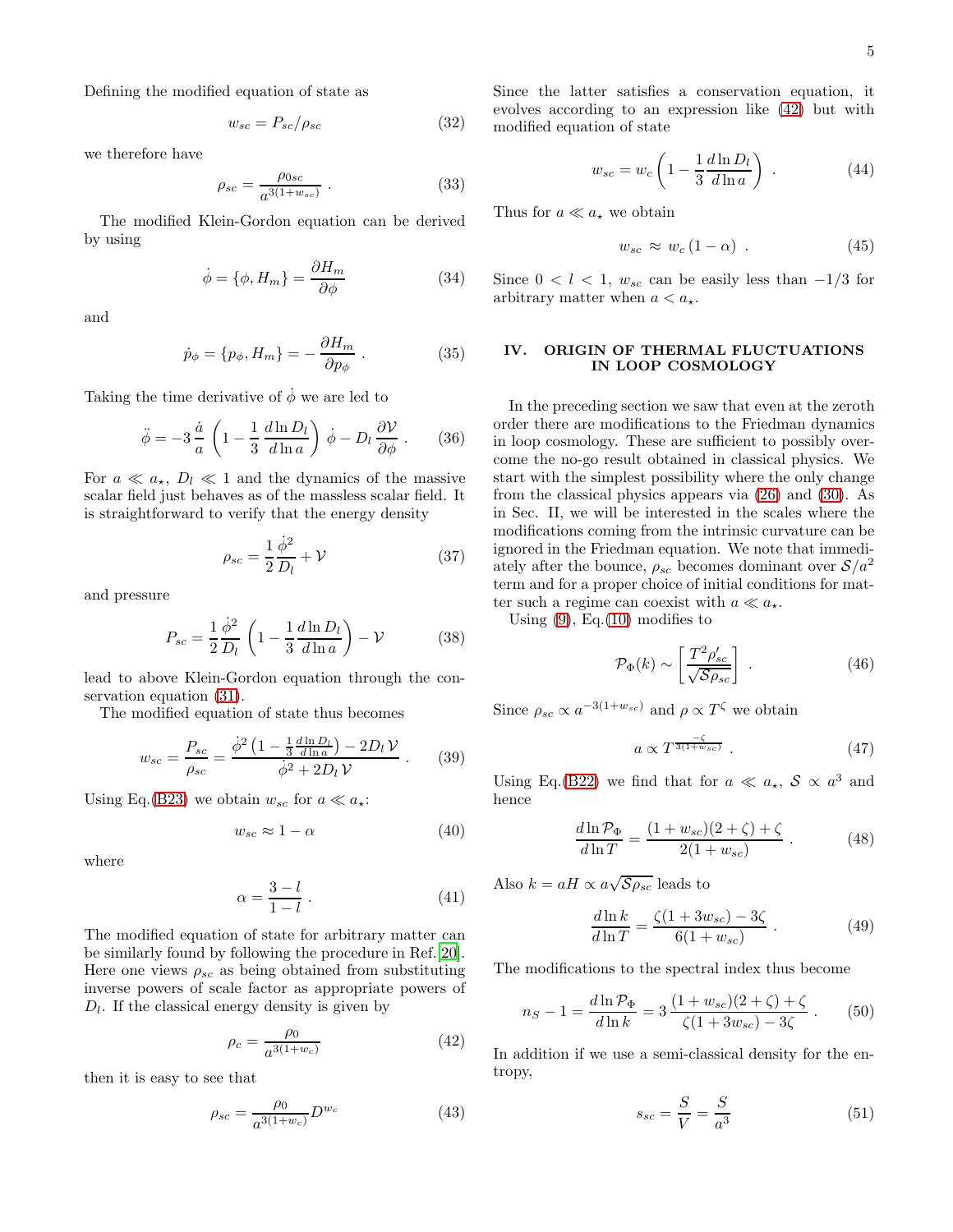the thermodynamical argument presented in Section [II,](#page-2-0) relating  $\zeta$  and w, is also valid, for the semi-classical values of these parameters. Thus,

$$
\zeta = 1 + \frac{1}{w_{sc}} \,. \tag{52}
$$

On substituting this in Eq.[\(50\)](#page-5-2), the condition for near scale invariance  $n_S \approx 1$  translates to the requirement that  $w_{sc} \approx -2/3$  which can be obtained by an appropriate choice of l parameter and  $w_c$  [\[28\]](#page-10-27). Therefore we find that at the zeroth order the no-go conditions for scale invariance of thermal fluctuations can be overcome by modifications to the gravitational dynamics in loop cosmology.

However, the calculation presented above is incomplete, because very little is known about the perturbed Einstein's equations in loop cosmology, in particular for  $a \ll a_{\star}$ . Preliminary work [\[19\]](#page-10-18) on flat models and the regime  $a \gg a_{\star}$  suggests that modifications to the gravitational dynamics influence the growth of fluctuations in a very non-trivial way. Based on these calculations we classify below some possible modifications:

• In a simplified setting the Poisson equation inside the horizon could become

$$
k^2 \Phi = 4\pi G a^2 D^I(a) \delta \rho, \qquad (53)
$$

where  $I$  is an unknown exponent.

- It could be that the scale where the fluctuations become dominated by gravity (and not pressure) is not simply proportional to the horizon scale  $k \sim$  $aH$ . For simplicity we shall ignore this possibility: it relates to varying speed of sound scenarios to be explored elsewhere.
- It could be that beyond the gravity-driven "freezeout" scale the potential Φ continues to evolve and does not freeze-out as usual. This was proved ex-plicitly in [\[19\]](#page-10-18) for  $a > a_{\star}$ . Here we shall model the evolution of the potential outside the horizon for  $a < a_{\star}$  as

$$
\Phi \propto a^N \tag{54}
$$

where  $N$  is an exponent to be computed.

We stress that these modifications parameterize our ignorance of the theory but they should be derivable in terms of j and l alone, from first principles.

Given these novelties we find that formula [\(9\)](#page-3-0) gets modified to

$$
\mathcal{P}_{\Phi}(k) \sim \left[\frac{a}{k} D^{2I} T^2 \rho_{sc}'\right]_{k=aH}
$$
\n(55)

and since  $H \propto \sqrt{\mathcal{S}\rho_{sc}}$  we have at horizon crossing

$$
\mathcal{P}_{\Phi}(k) \sim \left[ \frac{T^2 D^{2I} \rho_{sc}'}{\sqrt{\mathcal{S} \rho_{sc}}} \right]_{k=aH} . \tag{56}
$$

But because the potential continues to evolve outside the horizon this is not enough to read off a condition for scale invariance. Indeed the spectrum left after  $a = a_{\star}$  will be processed into

$$
\mathcal{P}_{\Phi}(k) = \left[\frac{T^2 D^{2I} \rho_{sc}'}{\sqrt{\mathcal{S}\,\rho_{sc} a^{2N}}}\right]_H\tag{57}
$$

where all the quantities on the right-hand side are to be computed when the mode left the horizon, for  $k = aH$ . The relation  $(12)$  between temperature and a is unmodified (apart from replacing  $\zeta$  and w by their semi-classical values). Therefore we can deduce the counterpart of [\(11\)](#page-3-5) as

$$
\frac{d \ln \mathcal{P}_{\Phi}}{d \ln T_H} = 1 + \frac{\zeta}{2} \left( 1 + \frac{1}{3(1 + w_{sc})} \left( 3 - 12I \alpha + 4N \right) \right)
$$
\n(58)

where  $T_H$  is the temperature when the mode left the horizon.

Using Eq.[\(49\)](#page-5-3) we then obtain

<span id="page-6-1"></span>
$$
n_S - 1 = \frac{3(1 + w_{sc})(\zeta + 2) + \zeta(3 - 12I\alpha + 4N)}{\zeta(1 + 3w_{sc}) - 3\zeta} \ . \tag{59}
$$

The condition for near scale invariance  $(n_S \approx 1)$  then implies  $3(1 + w_{sc})(\zeta + 2) \approx -\zeta(3 - 12I\alpha + 4N)$  leading to

$$
w_{sc} \approx -\frac{2}{3} - \frac{4}{9} (N - 3I\alpha) . \tag{60}
$$

This equation can be viewed as a first order improvement over our zeroth order calculation which led to  $w_{sc} \approx -2/3$ .

#### <span id="page-6-0"></span>V. CONCLUSIONS

Loop quantum cosmology has the potential to relate observational physics and quantum gravity, allowing concrete calculations to be made in the quantum gravity regime as long as a minisuperspace approximation is assumed to be valid. The approach is known to modify the equation of state of ordinary matter, thereby permitting a solution of the horizon problem without resorting to scalar fields. It is then natural to ask whether in such scenarios thermal fluctuations could be behind the observed structure of the Universe. In order to analyze this issue we have assumed in this paper that physics learned in the mini-superspace approximation (in the sense of modifications to inverse volume terms) will not change qualitatively. There are positive indications for this hope from ongoing work [\[29](#page-10-28)], but we stress this important caveat in our analysis.

We showed that prima facie we are confronted by a no-go result in classical physics, pointing to  $n<sub>S</sub> = 4$  in all such scenarios. This can be derived assuming only the Einstein equations and a basic thermodynamics relation. The fact that the zeroth order, background, Einstein equations are also modified in loop cosmology allows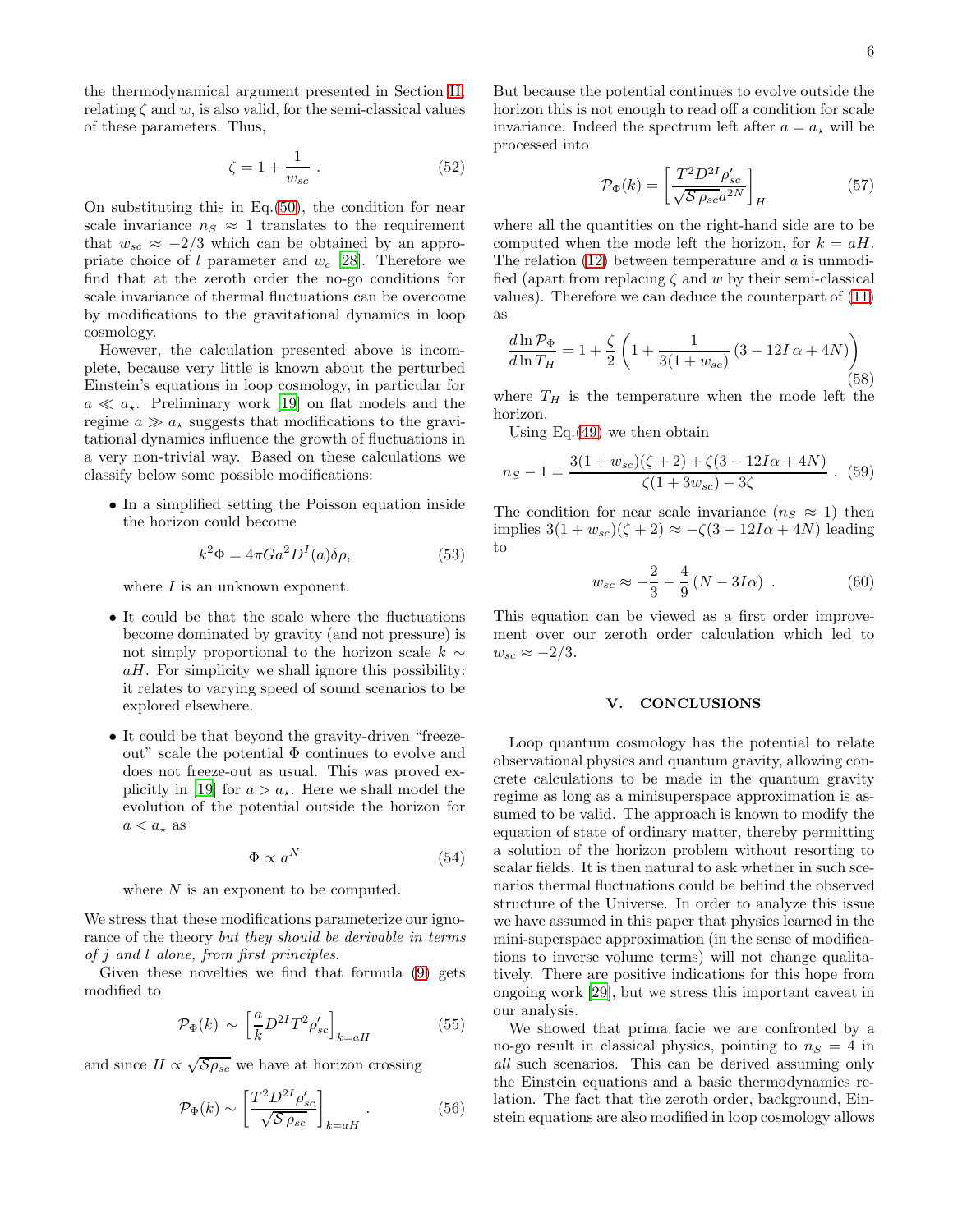us to bypass this negative result, pointing to the region of parameter space where  $n_S \approx 1$  is realized. This occurs for the semi-classical equation of state  $w_{sc} \approx -2/3$ . However, before this requirement can be converted into a constraint upon the free parameters of the theory  $(j$ and  $l$ ), a number of important details have to be worked out. We close with an executive summary of what is still missing in the theory:

- A solid quantization in the regime of large  $j$ , necessary for a full understanding of an extended period with  $a < a_{\star}$ . This has to be accomplished for closed models as for non-compact flat models the physical meaning of  $a_{\star}$  makes little sense.
- A study of the perturbed Einstein equations along the lines of that carried out in [\[19](#page-10-18)], but valid for  $a < a_{\star}$ .
- A concrete prediction for the spectrum of gravitational waves (tensor modes) completely ignored in this paper.

We believe that once this task list is completed we shall be able to place solid observational constraints upon loop quantum cosmology.

We conclude with a final remark on the role of higher  $j$  terms in both the gravitational and the matter parts of the Hamiltonian. In various LQC phenomenology papers one has often ignored the modification to the gravitational part (constituted by  $S$ ). Such an ad-hoc analysis is similar to taking different metrics in the gravity and matter parts of the Einstein equations in GR. As a purely academic exercise we can perform such an analysis and it turns out that the zeroth order calculation in Section [IV](#page-5-0) does not go through; instead one reproduces the no-go result for scale invariance of classical physics [\[31\]](#page-10-29). But by consistently incorporating modifications arising for high values of  $j$  in both the gravitational and matter parts of the constraint, the no-go obstacle is removed even at the zeroth level of calculation. This is an important lesson for loop cosmology phenomenology, showing the non-trivial features of high  $j$ . We believe this opens an interesting avenue for re-examining various interesting ideas (e.g., Refs.[\[19](#page-10-18), [30](#page-10-30)]).

#### Acknowledgments

We thank Stephon Alexander for useful discussions in early period of this work and Lee Smolin for helpful comments. Research at PI is supported in part by the Government of Canada through NSERC and by the Province of Ontario through MEDT. PS is supported by the NSF grant PHY-0456913 and the Eberly research funds of Penn State.

# <span id="page-7-0"></span>APPENDIX A: MEASURES OF STRUCTURE

For discrete Fourier modes we define, for any quantity g, the dimensionless (or curly) power spectrum  $\mathcal{P}_q(k)$  as:

$$
\mathcal{P}_g(k) = \frac{V}{(2\pi)^3} 4\pi k^3 \langle |g_{\mathbf{k}}|^2 \rangle \tag{A1}
$$

or occasionally the non-curly one as:

$$
P_g(k) = V\langle |g_{\mathbf{k}}|^2 \rangle = \frac{2\pi^2}{k^3} \mathcal{P}_g(k) . \tag{A2}
$$

The latter is often only used for  $\delta$  and using the Poisson equation we have the following alternative definition of the the spectral index

$$
P_{\delta}(k) = A^2 k^n . \tag{A3}
$$

The Fourier transform can be introduced noting that  $\Delta k = 2\pi/L$  so that:

$$
\int d^3k \approx \frac{(2\pi)^3}{V} \sum_{\mathbf{k}} .
$$
 (A4)

Then with:

$$
g(\mathbf{x}) = \frac{1}{(2\pi)^{3/2}} \int d\mathbf{k} \, g(\mathbf{k}) e^{i\mathbf{k} \cdot \mathbf{x}} \tag{A5}
$$

$$
\delta(\mathbf{k}) = \frac{1}{(2\pi)^3} \int d\mathbf{x} e^{i\mathbf{k}\cdot\mathbf{x}} \tag{A6}
$$

$$
g(\mathbf{k}) = \frac{1}{(2\pi)^{3/2}} \int d\mathbf{x} \, g(\mathbf{x}) e^{-i\mathbf{k} \cdot \mathbf{x}} \tag{A7}
$$

we have

$$
g_{\mathbf{k}} \approx g(\mathbf{k}) \frac{(2\pi)^{3/2}}{V}
$$
 (A8)

$$
\delta_{\mathbf{k}\mathbf{k'}} \approx \frac{(2\pi)^3}{V} \delta(\mathbf{k} - \mathbf{k'}) \tag{A9}
$$

and so we find the alternative and equivalent definition for the power spectrum:

$$
\langle g(\mathbf{k})g^{\star}(\mathbf{k}')\rangle = \frac{2\pi^2}{k^3} \mathcal{P}_g(k)\delta(\mathbf{k} - \mathbf{k}') . \tag{A10}
$$

The position space variance, with either definition, can be written:

$$
\sigma_g^2 = \langle g^2(\mathbf{x}) \rangle = \int \frac{dk}{k} \mathcal{P}_g(k) . \tag{A11}
$$

The filtered position-space variance is also used. It's based on the smoothed field

$$
g(R, x) = \frac{1}{V_R} \int g(x')W(|x - x'|/R)d^3x' \quad \text{(A12)}
$$

$$
V_R = \int d^3x W(x/R) = 4\pi R^3 \int y^2 W(y) dy \text{(A13)}
$$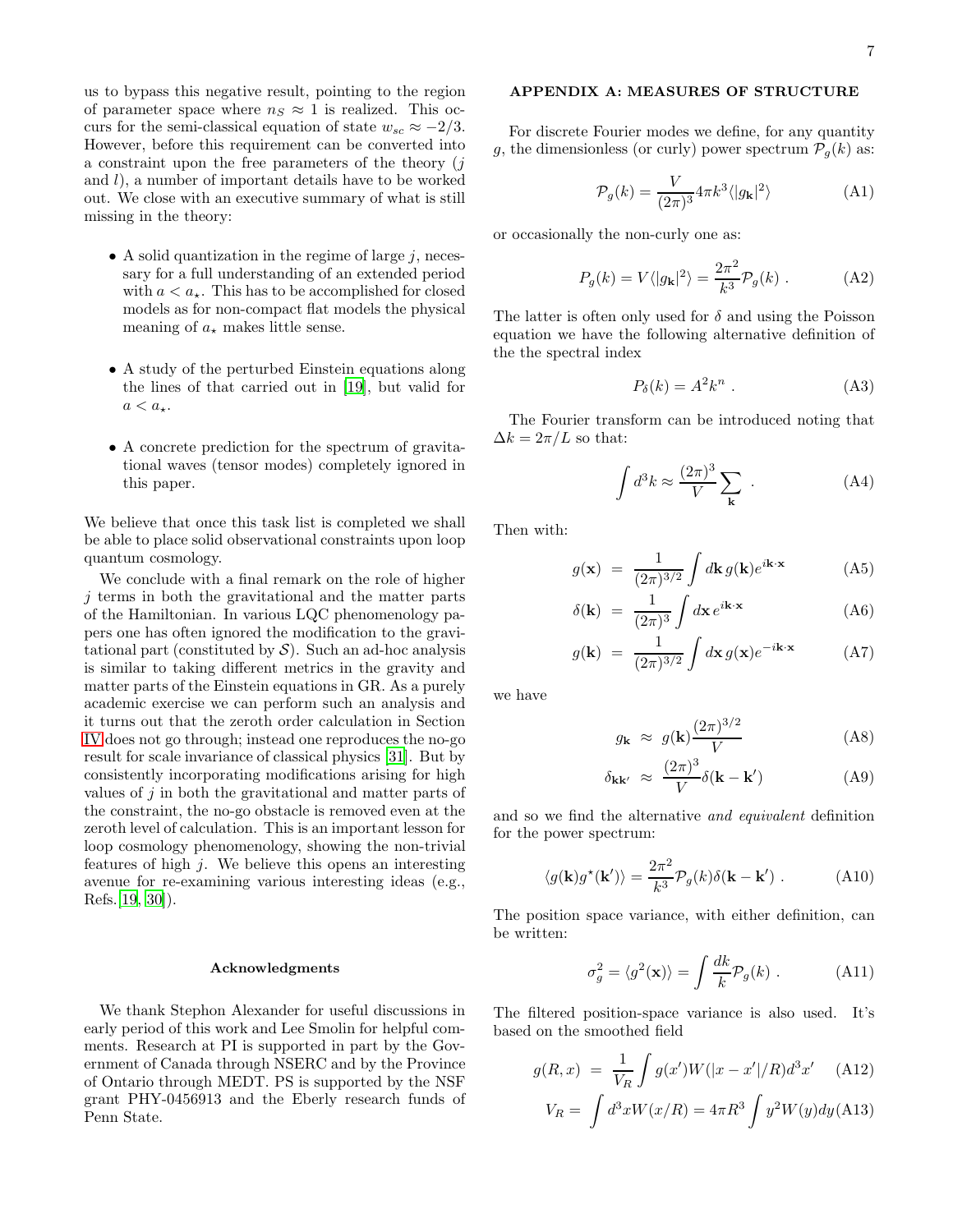where  $R$  is the smoothing scale and  $W$  can be, say, a Gaussian or a top hat. (Do not confuse  $V_R$  with the large  $V$  used in the discrete Fourier series.) Then the "sigma-squared" on scale  $R$  is

$$
\sigma_g^2(R) = \langle g^2(R, x) \rangle = \int \frac{dk}{k} W^2(kR) \mathcal{P}_g(k) \qquad (A14)
$$

where we used the convolution theorem and  $W(kR)$  is the Fourier transform of  $(2\pi)^{3/2}W(\mathbf{x}/R)/V_R$ , that is, it's normalized so that  $W(kR) = 1$  at  $k = 0$ , then falling off at  $k_R \sim 1/R$ . We can then write approximately

$$
\sigma_g^2(R) \approx \mathcal{P}_g(k_R) \tag{A15}
$$

for  $k_R = 1/L$ , since that's where the integrand peaks.

### <span id="page-8-0"></span>APPENDIX B: SOME BASICS OF LOOP QUANTUM COSMOLOGY

This appendix aims to summarize some key features of loop quantization of cosmological models (for details see for example Refs.[\[14,](#page-10-13) [16](#page-10-15)]). We first demonstrate the way the classical constraint is cast in terms of elementary loop variables – holonomies of connection  $h_e(A) = \mathcal{P} \exp(\int_e A)$  and triads  $E_i^a$ . We also show the way  $j$  and  $l$  parameters and the resulting modifications in the improved quantization of LQC [\[14](#page-10-13)] to classical GR originate.

For simplicity we start with quantization of flat isotropic and homogeneous FRW spacetime. In this setting the underlying symmetries lead to simplified connection  $c$  and triad  $p$ :

$$
A_a^i = c V_o^{-\frac{1}{3}} \omega_a^i, \text{ and } E_i^a = p V_o^{-\frac{2}{3}} \sqrt{q_o} e_i^a \quad \text{(B1)}
$$

where  $(\mathcal{C}_{a}^{i}, \mathcal{C}_{i}^{a})$  are a set of orthonormal co-triads and triads compatible with the flat fiducial metric  ${}^o\!q_{ab}$ .  $V_o$ is the volume of the cell (V) used to define a symplectic structure with respect to  $q_{ab}$ . The variables c and p are canonical conjugate satisfying Eq.[\(22\)](#page-4-6).

The gravitational and matter parts of the constraint are given by

$$
C_{\text{grav}} = -\gamma^{-2} \int_{\mathbf{V}} d^3 x \epsilon_{ijk} e^{-1} E^{ai} E^{bj} F_{ab}^k \tag{B2}
$$

and

$$
C_m = 8\pi G \frac{p_\phi^2}{|p|^{3/2}}\tag{B3}
$$

where for simplicity we consider a massless scalar field. The modulus sign arises because of two possible orientations of the triad, the choice of which has no physical consequences unless we choose spinor fields.  $F_{ab}^i$  denotes the curvature of connection and

$$
e = \sqrt{|\det E|} = \left(\frac{1}{6} |\epsilon^{lmn} \epsilon_{ijk} E_l^a E_m^b E_n^c|\right)^{1/2} . \quad (B4)
$$

To write the constraint in terms of holonomies and triads, the following identities of classical phase space are very useful [\[32](#page-10-31)]:

<span id="page-8-1"></span>
$$
\frac{1}{8\pi G\gamma} \left\{ A_l^d, \epsilon^{ijk} \epsilon_{abc} E_i^a E_j^b E_k^c \right\} = 3 \epsilon^{ijl} \epsilon_{abd} E_i^a E_j^b , \quad (B5)
$$

$$
\frac{\{A^i_a, V\}}{V^n} = \frac{\{A^i_a, V^{(1-n)}\}}{1-n}
$$
 (B6)

and

<span id="page-8-4"></span>
$$
e_a^i = \frac{1}{4\pi G\gamma} \{A_a^i, V\} . \tag{B7}
$$

Eq.[\(B5\)](#page-8-1) leads to

$$
\epsilon_{ijk} e^{-1} E^{ai} E^{bj} F_{ab}^k = \frac{1}{8\pi G \gamma} e^{-1} \epsilon^{abc} \{A_c^i, V^2\} F_{abi}
$$

$$
= \frac{1}{4\pi G \gamma} \epsilon^{abc} \{A_c^i, V\} F_{abi} .
$$
 (B8)

Here  $V = |p|^{3/2} = a^3$  denotes volume of the cell with respect to the physical metric  $V = V_o \sqrt{|\det E|}$  (for simplicity we put  $V_o = 1$  from now on).

We then express the connection in terms of the holonomy by tracing over the holonomies in a j representation. For  $j = 1/2$ , using

<span id="page-8-5"></span>
$$
\text{Tr}(\tau_i \tau^j) = -\frac{1}{3} j(j+1)(2j+1) \delta_i^j , \qquad (B9)
$$

it is straightforward to obtain

<span id="page-8-2"></span>
$$
\epsilon_{ijk} e^{-1} E^{ai} E^{bj} = \sum_{k} \frac{\epsilon^{abc} \omega_c^k}{2\pi G \gamma \lambda} \text{Tr}(h_k^{(\lambda)} \{h_k^{(\lambda)-1}, V\} \tau_i) .
$$
\n(B10)

Here  $h_k^{(\lambda)}$  $\kappa_k^{(\lambda)}$  is the holonomy of the connection c along the edge  $\lambda^{\ddot{o}}e^a_k$ 

$$
h_k^{(\lambda)} = \cos\frac{\lambda}{2}\mathbb{I} + 2\sin\frac{\lambda c}{2}\tau_k
$$
 (B11)

where I is the identity matrix,  $\tau_k = -i\sigma_k/2$  and  $\sigma_k$  are the Pauli spin matrices.

The curvature components can be obtained by considering holonomies around a closed square loop  $\square_{ii}$ :

<span id="page-8-3"></span>
$$
F_{ab}^k = -2 \lim_{Ar_{\Box} \to 0} \text{Tr}\left[\left(\frac{h_{\Box_{ij}}^{(\lambda)} - 1}{\lambda^2}\right) \tau^k\right] \omega_a^i \omega_b^j.
$$
\n(B12)

Due to the inherent quantum nature of geometry in loop quantization the area  $\lambda^2|p|$  is shrunk to the minimum eigenvalue of the area operator  $\Delta = (2\sqrt{3}\pi\gamma)\ell_{\rm P}^2$  in LQG [\[14\]](#page-10-13). This leads to a constraint  $\lambda^2|p| = \Delta$ . C<sub>grav</sub> can then be obtained by combining [\(B10\)](#page-8-2) and [\(B12\)](#page-8-3).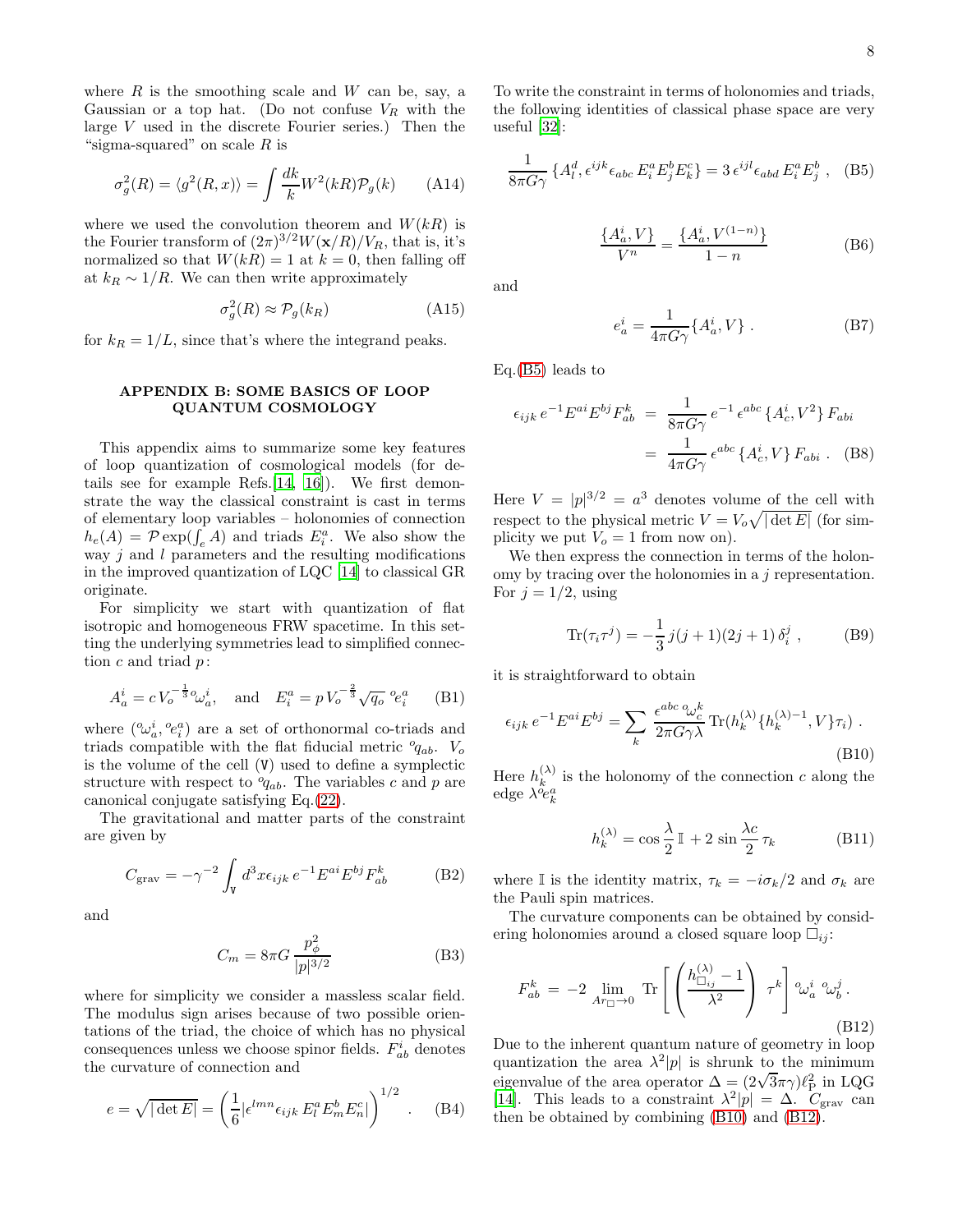.

The matter part contains inverse powers of  $\det E$ . To write them in terms of holonomies we use the identity  $|\det e_a^i| = |\det E|^{1/2}$  and Eq.[\(B7\)](#page-8-4)

<span id="page-9-4"></span>
$$
\frac{1}{\sqrt{|\det E|}} = \frac{\det e_a^i}{(\sqrt{|\det E|})^2} = \frac{1}{6} \frac{\epsilon^{abc} \epsilon_{ijk} e_a^i e_b^j e_c^k}{\det E}
$$

$$
= \frac{(4\pi G\gamma)^3}{6} \epsilon^{abc} \epsilon_{ijk} \{A_a^i, V^{1/3}\} \{A_b^j, V^{1/3}\} \{A_c^k, V^{1/3}\}.
$$
(B13)

Expressing connection in terms of holonomies, in  $j = 1/2$ representation inverse scale factor becomes

<span id="page-9-5"></span>
$$
\frac{\text{sgn}(p)}{|p|^{1/2}} = \left[ \frac{4}{8\pi G \gamma \lambda} \text{Tr} \sum_{k} \tau^{k} h_{k}^{(\lambda)} \{ h_{k}^{(\lambda)-1}, V^{1/3} \} \right].
$$
\n(B14)

Note that in obtaining [\(B13\)](#page-9-4) we could have multiplied by  $(\det e_a^i/\sqrt{\det E})^m$  where m has a value such that we obtain positive powers of the volume in the final expression of  $1/\sqrt{|\det E|}$ . This happens when  $m > 1/2$ . We are thus led to the  $l$  ambiguity in the expressions for inverse triads in the matter part of the constraint and Eq.[\(B14\)](#page-9-5) generalizes to

$$
\frac{\text{sgn}(p)}{|p|^{1/2}} = \left[\frac{2}{8\pi G\gamma l\lambda} \text{Tr} \sum_{k} \tau^{k} h_{k}^{(\lambda)} \{h_{k}^{(\lambda)-1}, V^{2l/3}\}\right]^{1/2(1-l)}\tag{B15}
$$

where  $l = 1 - 1/(2m)$  and  $0 < l < 1$ .

With  $C_{\text{grav}}$  and  $C_m$  written in form of holonomies and triads, we quantize the theory and are led to a nonsingular difference equation with uniform discretization in eigenvalues of volume operator [\[14\]](#page-10-13):

$$
\hat{V}|v\rangle = \tilde{\beta}^3 |v||v\rangle \tag{B16}
$$

with

$$
\tilde{\beta} = \left(\frac{8\pi\ell_{\rm P}^2\gamma}{6}\right)^{1/2} K^{-1/3}, \quad K = \frac{2\sqrt{2}}{3\sqrt{3\sqrt{3}}} \ . \tag{B17}
$$

Unlike the old quantization in LQC (where the difference equation was of uniform discretization in eigenvalues of triad [\[33](#page-10-32), [34\]](#page-10-33)), the evolution has the correct classical limit for arbitrary matter content and quantum gravitational effects set in when curvature becomes of the order Planck. Study of backward evolution of semi-classical states peaked at late times on trajectories of a large classical universe shows a generic bounce when  $\rho = \rho_{\rm crit} = 0.82 \rho_{\rm Pl}$  [\[14\]](#page-10-13). In this quantization (for  $j = 1/2$ ) modifications originating from  $F_{ab}^i$  terms dominate over those containing  $1/\sqrt{\det E}$  in both gravitational and matter parts of the constraint. Investigations of closed models yield similar results [\[16\]](#page-10-15).

We now provide the expressions of the eigenvalues of operators corresponding to  $e^{-1}E^{ai}E^{bi}$  and  $1/\sqrt{\det E}$  for higher  $j$ , which can be derived in analogy with  $(B10)$  and

 $(B14)$ , using Eq. $(B9)$ . We have:

<span id="page-9-6"></span>
$$
s_j = -\frac{9 \tilde{\beta}^3 K^{2/3}}{8\pi \ell_{\rm P}^2 \gamma j(j+1)(2j+1)} |v|^{1/3} \sum_{r=-j}^{j} r|v - 2r|
$$
\n(B18)

and

<span id="page-9-7"></span>
$$
d_{j,l} = \left[ \frac{27 \ \tilde{\beta}^{2l} K^{2/3}}{16\pi \ell_{\rm P}^2 \gamma l j (j+1)(2j+1)} |v|^{1/3} \sum_{r=-j}^j r|v+2r|^{2l/3} \right]^{\frac{3}{2(1-l)}} (B19)
$$

For higher j, Eqs.  $(B18)$  and  $(B19)$  can be approximated by

<span id="page-9-3"></span>
$$
s_j = \mathcal{S}(q) a
$$
, and  $d_{j,l}(q) = D_l(q) a^3$  (B20)

with

<span id="page-9-0"></span>
$$
q := (a/a_{\star})^3, a_{\star} = (2j)^{1/3} \tilde{\beta},
$$
 (B21)

<span id="page-9-1"></span>
$$
S(q) = \frac{1}{4} \left[ 2 \left( (q+1)^3 - |q-1|^3 \right) - 3q \left( (q+1)^2 - \text{sgn}(q-1) |q-1|^2 \right) \right]
$$
(B22)

and

<span id="page-9-2"></span>
$$
D_l(q) = \left[ \frac{27 |q|^{1-\frac{2l}{3}}}{8l} \left\{ \frac{1}{l+3} \left( (q+1)^{\frac{2(l+3)}{3}} - |q-1|^{\frac{2(l+3)}{3}} \right) - \frac{2q}{2l+3} \left( (q+1)^{\frac{2(l+3)}{3}} - \text{sgn}(q-1)|q-1|^{\frac{2(l+3)}{3}} \right) \right\} \right]^{2\frac{3}{2(1-l)}}
$$

following the analysis for old quantization [\[35](#page-10-34), [36\]](#page-10-35). In the regime when  $a \ll a_{\star}$ 

$$
S(q) \approx \frac{3}{2} \left(\frac{a}{a_{\star}}\right)^3 \tag{B24}
$$

and

$$
D_l(q) \approx \left(\frac{9}{2l+3}\right)^{3/(2(1-l))} \left(\frac{a}{a_*}\right)^{3(3-l)/(1-l)}.
$$
 (B25)

For  $a \gg a_{\star}$ ,  $\mathcal{S}(q) \approx 1$  and  $D_l(q) \approx 1$ .

Extensive numerical simulations of backward evolution of semi-classical states at late times have shown that in LQC an effective Hamiltonian which provides an excellent approximation to the underlying quantum dynamics can be written. For  $j = 1/2$ , the effective Hamiltonian for flat [\[14\]](#page-10-13) and closed model [\[16\]](#page-10-15) is

$$
H_{\text{eff}} = \frac{C_{\text{eff}}}{16\pi G} = -\frac{3s_j \sin^2(\lambda c)}{8\pi G \gamma^2 \lambda^2} + d_{j,l} \frac{p_{\phi}^2}{2}
$$
(B26)

and

$$
H_{\text{eff}} = -\frac{3s_j \left(\sin(\lambda c) \sin(\lambda (c-1)) + (1+\gamma^2)\right)}{8\pi G \gamma^2 \lambda^2} + d_{j,l} \frac{p_\phi^2}{2}
$$
\n(B27)